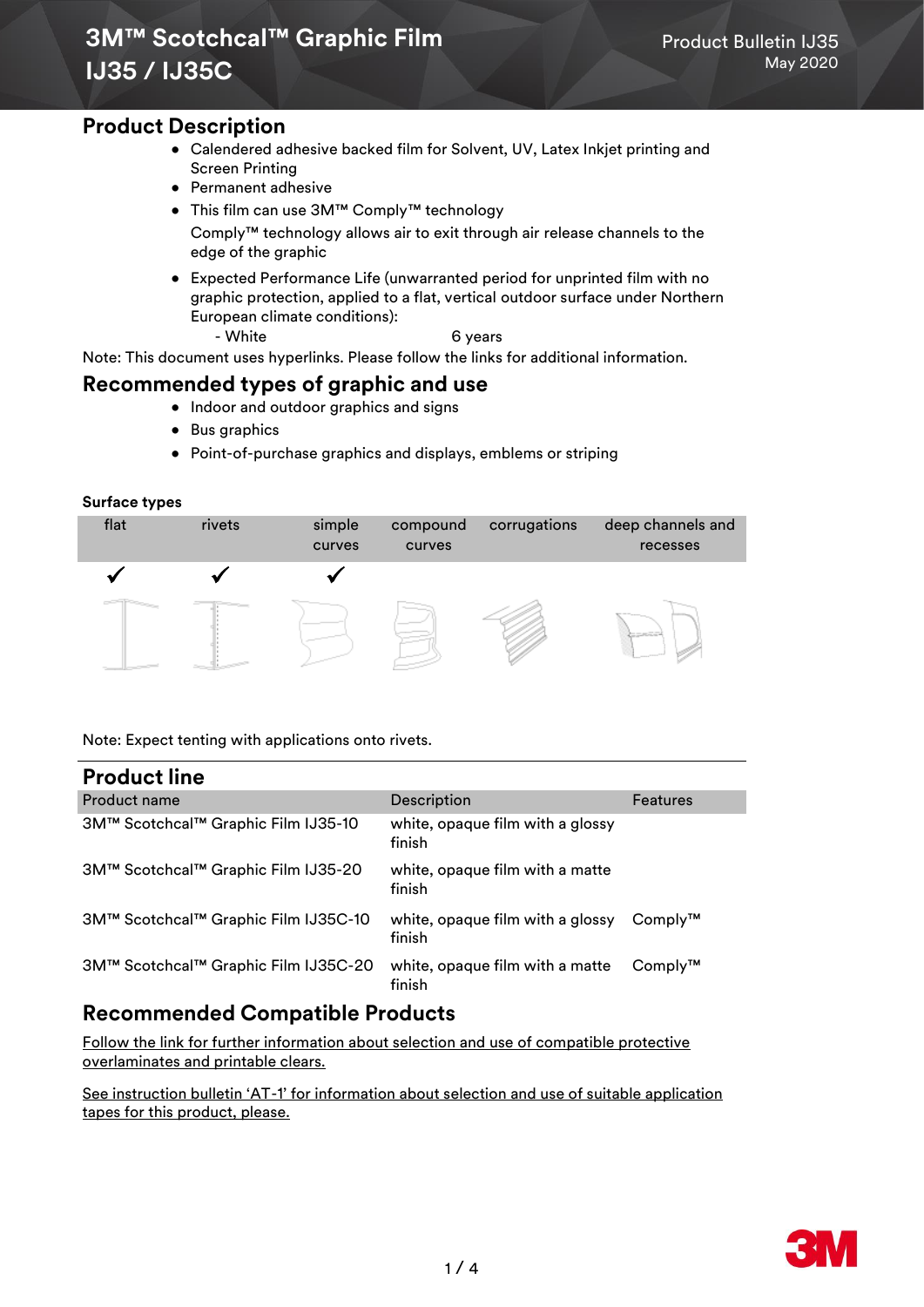## **Physical Properties**

The values displayed are the results of illustrative lab test measures made according to the indicated external norm and shall not be considered as a commitment from 3M

| Value                                                                        | Characteristic                                                                                                                                                                                                  |                          |  |
|------------------------------------------------------------------------------|-----------------------------------------------------------------------------------------------------------------------------------------------------------------------------------------------------------------|--------------------------|--|
| Material                                                                     | Calendered vinyl (Polymeric)                                                                                                                                                                                    |                          |  |
| <b>Thickness</b>                                                             | Film without adhesive:                                                                                                                                                                                          | $0,08 \pm 0,005$ mm      |  |
| <b>ISO 534</b>                                                               | Film with adhesive:                                                                                                                                                                                             | $0,10 \pm 0,01$ mm       |  |
| Adhesive                                                                     | Acrylic pressure-sensitive                                                                                                                                                                                      |                          |  |
| Adhesive appearance                                                          | Grey                                                                                                                                                                                                            |                          |  |
| Adhesion                                                                     |                                                                                                                                                                                                                 |                          |  |
| Indicative values                                                            | Aluminum etched                                                                                                                                                                                                 | $13,5 \pm 2$ N/25 mm     |  |
| FTM 1, 24 h 23°C/50%RH                                                       | Paint                                                                                                                                                                                                           | $15,5 \pm 2$ N/25 mm     |  |
| Applied shrinkage<br><b>FTM 14</b>                                           |                                                                                                                                                                                                                 | $0,4$ mm                 |  |
| Liner                                                                        | Polyethylene-coated paper                                                                                                                                                                                       |                          |  |
| Application method                                                           | Wet or dry. Note: Versions with Comply™: Dry only!                                                                                                                                                              |                          |  |
| Substrate types                                                              | Aluminum, glass, PMMA, PC*, ABS, paint**                                                                                                                                                                        |                          |  |
|                                                                              | The application of film onto glass can cause glass break by uneven heat<br>absorption through sun exposure. 3M does not accept liability for glass<br>breakage.<br>* Might require drying with heat before use. |                          |  |
|                                                                              | ** Check adhesion to powder-coated or water-based paints.                                                                                                                                                       |                          |  |
| Application temperature                                                      | $4 - 38 °C$                                                                                                                                                                                                     | Flat                     |  |
|                                                                              | $10 - 38 °C$                                                                                                                                                                                                    | Simple curves and rivets |  |
| 3M recommends application at +18°C to +22°C for optimum ease of application. |                                                                                                                                                                                                                 |                          |  |
| Temperature range after<br>application                                       | -50 to +90 °C                                                                                                                                                                                                   |                          |  |
|                                                                              | (not for extended periods of time at the extremes)                                                                                                                                                              |                          |  |
| <b>Chemical Resistance</b>                                                   | . Resists mild alkalis, mild acids, and salt                                                                                                                                                                    |                          |  |
|                                                                              | • Excellent resistance to water (does not include immersion)                                                                                                                                                    |                          |  |
|                                                                              | • Resists occasional fuel spills                                                                                                                                                                                |                          |  |
| Flammability                                                                 | Flammability standards are different from country to country.<br>Ask your local 3M contact for details, please.                                                                                                 |                          |  |
|                                                                              | Follow the link to check for available fire certificates.                                                                                                                                                       |                          |  |

# **Warranty Information**

3M Basic Product Warranty

3M Graphics Products are warranted to be free of defects in materials and manufacture at the time of shipment and to meet the specifications stated in its applicable 3M Graphics Product Bulletin and as further set forth in the 3M Graphics Warranties Bulletin.

[Follow the link for complete list of intermediate products in Europe, Middle East and Africa](https://multimedia.3m.com/mws/media/1814716O/intermediate-products-mcs-warranty-table-emea.pdf)  [eligible for the 3M™ MCS™ Warranty.](https://multimedia.3m.com/mws/media/1814716O/intermediate-products-mcs-warranty-table-emea.pdf)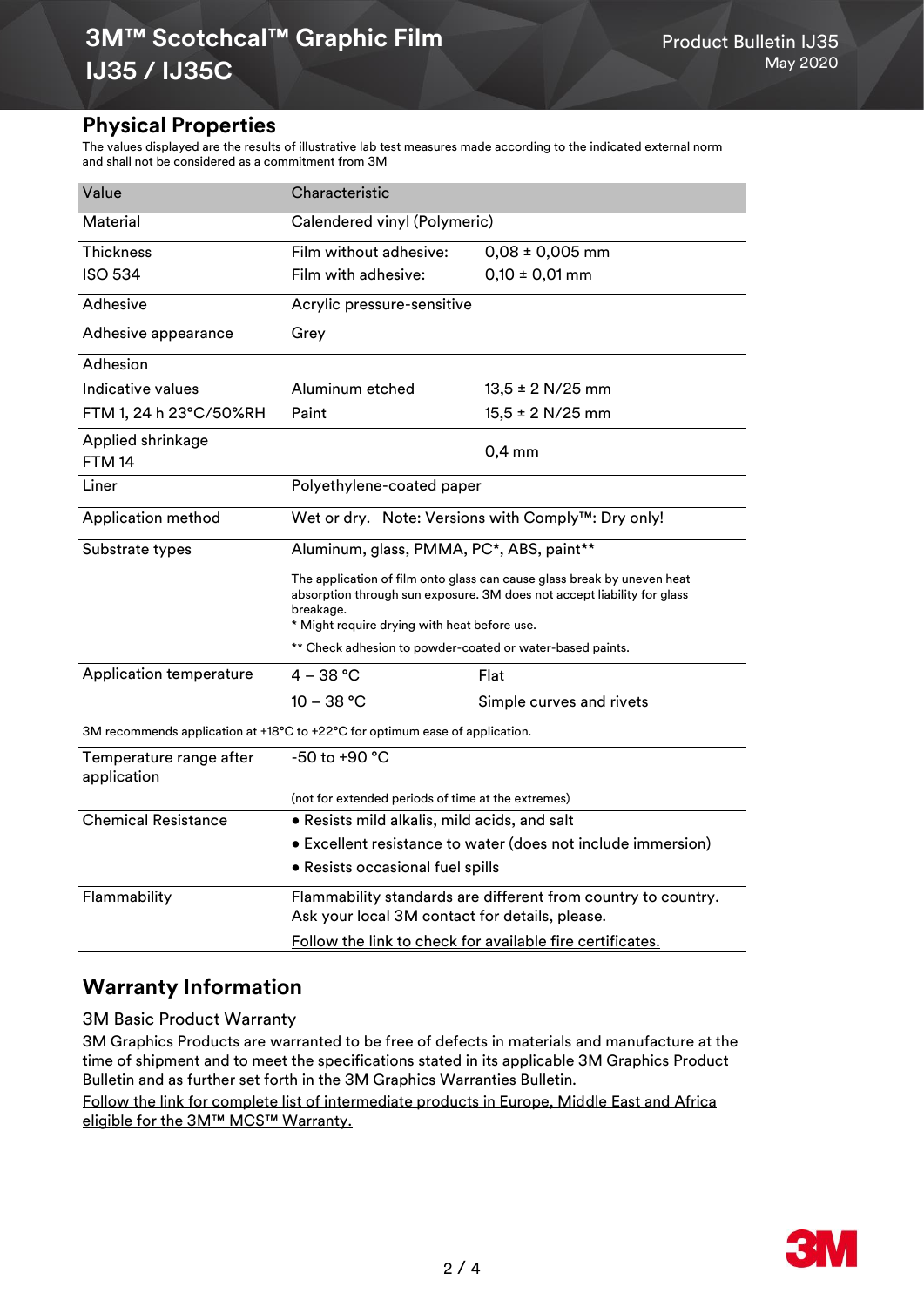# **Limited Remedy**

Unsuitable End Uses

3M recommended product end uses are listed in each 3M graphics product bulletin. End uses not listed in the applicable 3M Graphics Product Bulletins are typically not eligible for 3M Graphics Warranties. For non-recommended and/or non-warranted end uses or applications, users must test and approve the end uses or applications, assume any associated risks, and acknowledge that 3M has no liability for such end uses or applications. Please contact your 3M representative with any questions about graphic applications, end uses, and warranties. Limitations of liability

All questions of warranty and liability relating to this product are governed by the terms and conditions of the sale, subject, where applicable, to the prevailing law.

3M Commercial Solutions products are not tested against automotive manufacturer specifications!

# **Graphic Manufacturing**

#### **Ink jet printing**

A too high total physical ink amount on the film results in media characteristic changes, inadequate drying, overlaminate lifting, and/or poor graphic performance. The maximum recommended total ink coverage for this film is 270%.

See the individual ink bulletins for details, please.

IMPORTANT NOTE: Incomplete drying or curing can result in graphic failure including curling, increased shrinkage and adhesion failure, which are not covered under any 3M Graphic Warranty.

[Special Instructions for HP Latex 831/871 and HP 881/891](https://multimedia.3m.com/mws/media/1814717O/hp-latex-inks-customer-information.pdf)

#### **Screen printing**

Formulations and processing conditions can affect ink durability. Refer to the 3M Product and Instruction Bulletins for your ink for limitations and proper usage. Graphic protection can improve the appearance, performance and durability of your graphic.

Whether you apply screen print clears with traditional screening methods or roller coating, use equipment designed to handle high viscosity materials and make sure the coating is evenly applied to the specifications in the clear's 3M Instruction Bulletin. See the individual ink bulletins for details, please.

### **Sheeting, Scoring and Film Cutting**

[See 3M Instruction Bulletin 4.1 for Sheeting, Scoring and Film Cutting details.](https://multimedia.3m.com/mws/media/986575O/instruction-bulletin-4-1.pdf)

## **Application and Installation**

In addition to other 3M Bulletins specified in this document, the following Bulletins provide details that you may need to successfully apply a graphic.

See 3M Instruction Bulletin 4.22 to obtain general information about ink drying and lamination of printed graphics.

[See 3M Instruction Bulletin 5.5 for general procedures for interior and exterior dry application.](https://multimedia.3m.com/mws/media/1002230O/instruction-bulletin-5-5.pdf) [See 3M Instruction Bulletin 6.5 for information about storage, handling, maintenance and](http://multimedia.3m.com/mws/mediawebserver?mwsId=66666UgxGCuNyXTt58TaNxMyEVtQEcuZgVs6EVs6E666666--)  [removal of films and sheetings.](http://multimedia.3m.com/mws/mediawebserver?mwsId=66666UgxGCuNyXTt58TaNxMyEVtQEcuZgVs6EVs6E666666--)

## **Maintenance, Cleaning and Removal**

Use a cleaner designed for high-quality painted surfaces. The cleaner must be wet, nonabrasive, without solvents, and have a pH value between 3 and 11 (neither strongly acidic nor strongly alkaline).

These films can be removed with the aid of heat and/or chemicals. These films may leave up to 10% adhesive residue.

[See 3M Instruction Bulletin 6.5 for information about storage, handling, maintenance](http://multimedia.3m.com/mws/mediawebserver?mwsId=66666UgxGCuNyXTt58TaNxMyEVtQEcuZgVs6EVs6E666666--) and [removal of films and sheetings.](http://multimedia.3m.com/mws/mediawebserver?mwsId=66666UgxGCuNyXTt58TaNxMyEVtQEcuZgVs6EVs6E666666--)